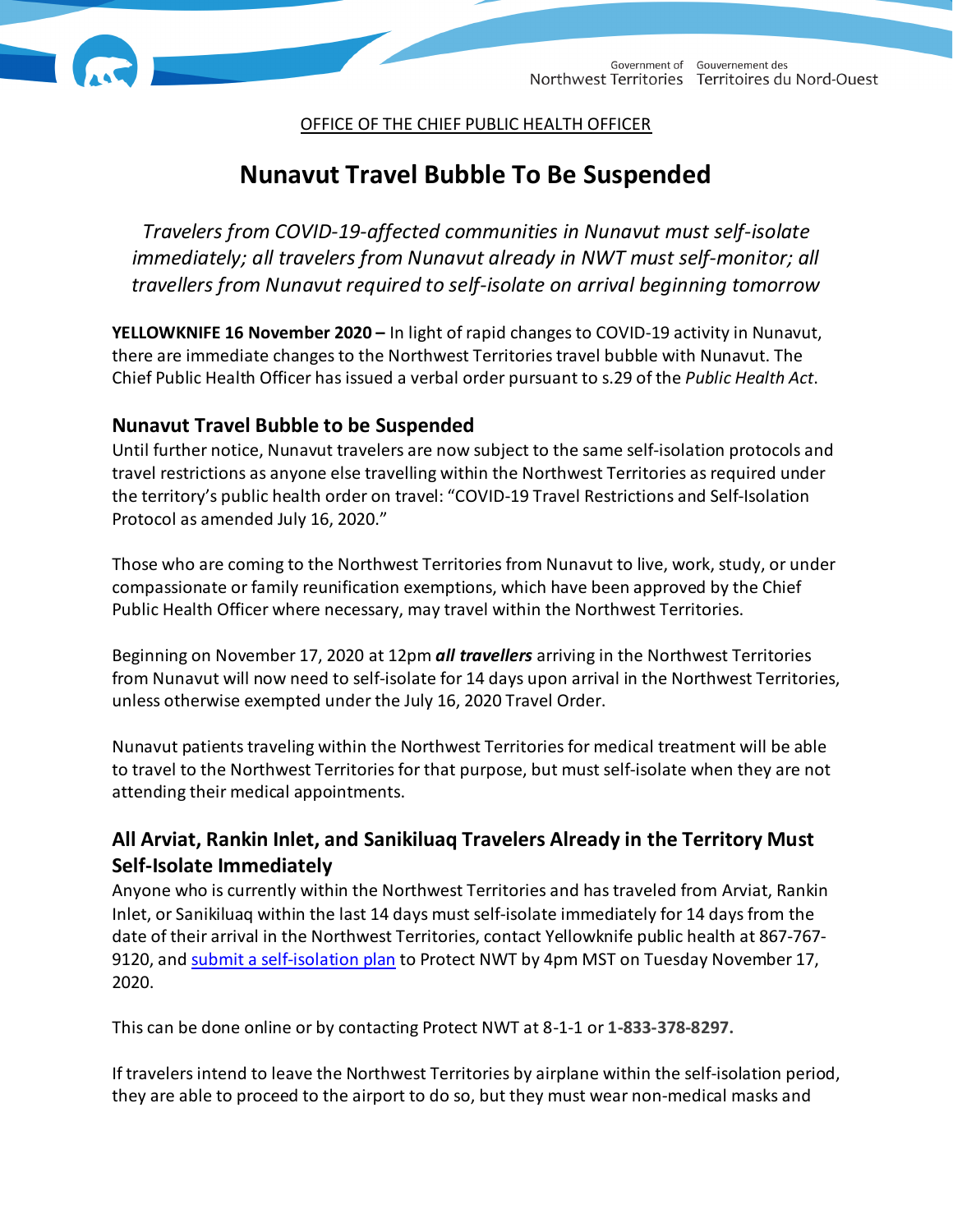

maintain physical distancing of at least two metres from others.

Persons who have shared accommodations with persons who have traveled from Arviat, Rankin Inlet, and Sanikiluaq within the last 14 days must also self-isolate and submit a self-isolation plan to Protect NWT by 4pm MST on Tuesday November 17, 2020. This can be done online or by contacting Protect NWT at 8-1-1 or **1-833-378-8297.**

The Office of the Chief Public Health Officer will provide further guidance if any other communities in Nunavut develop community transmission of COVID-19.

# **Any Traveler Who Has Already Arrived From Nunavut in Last 14 Days Must Submit a Self-Isolation Plan, Self-Monitor**

Anyone who has traveled from Nunavut in the last 14 days, regardless of community, must:

- Self-monitor for any symptoms of COVID-19 for 14 days.
- Contact Protect NWT at 8-1-1 or **1-833-378-8297.**
- Wear non-medical masks whenever in public places.

If anyone travelling to the Northwest Territories from Nunavut or anyone who has shared or is sharing accommodations with someone travelling from Nunavut develops symptoms of COVID-19, they shoul[d immediately isolate,](https://www.gov.nt.ca/covid-19/en/services/health-and-well-being/isolation) contact th[e local health centre or public health unit](https://www.hss.gov.nt.ca/en/hospitals-and-health-centres) to be assessed for COVID-19, and stay in isolation until otherwise directed by a health care professional.

#### **Exempted worker requirements remain the same**

Requirements for supply-chain workers, essential workers, airline crews and employees, remote camp workers working at NWT mines, and non-remote camp workers working on NWT projects have *not* changed.

Continue to follow all guidance from your employer.

#### **Safe Isolation Spaces**

If you have travelled from Nunavut and do not have a safe space to self-isolate, please contact Protect NWT at 8-1-1 or **1-833-378-8297** to access safe isolation spaces in Yellowknife.

The GNWT will provide spaces for Nunavut residents at no upfront charge in isolation centres in the territory until such time that Nunavut is able to re-establish their own isolation centre in Yellowknife.

Payment for Nunavut residents will be covered by the Government of Nunavut.